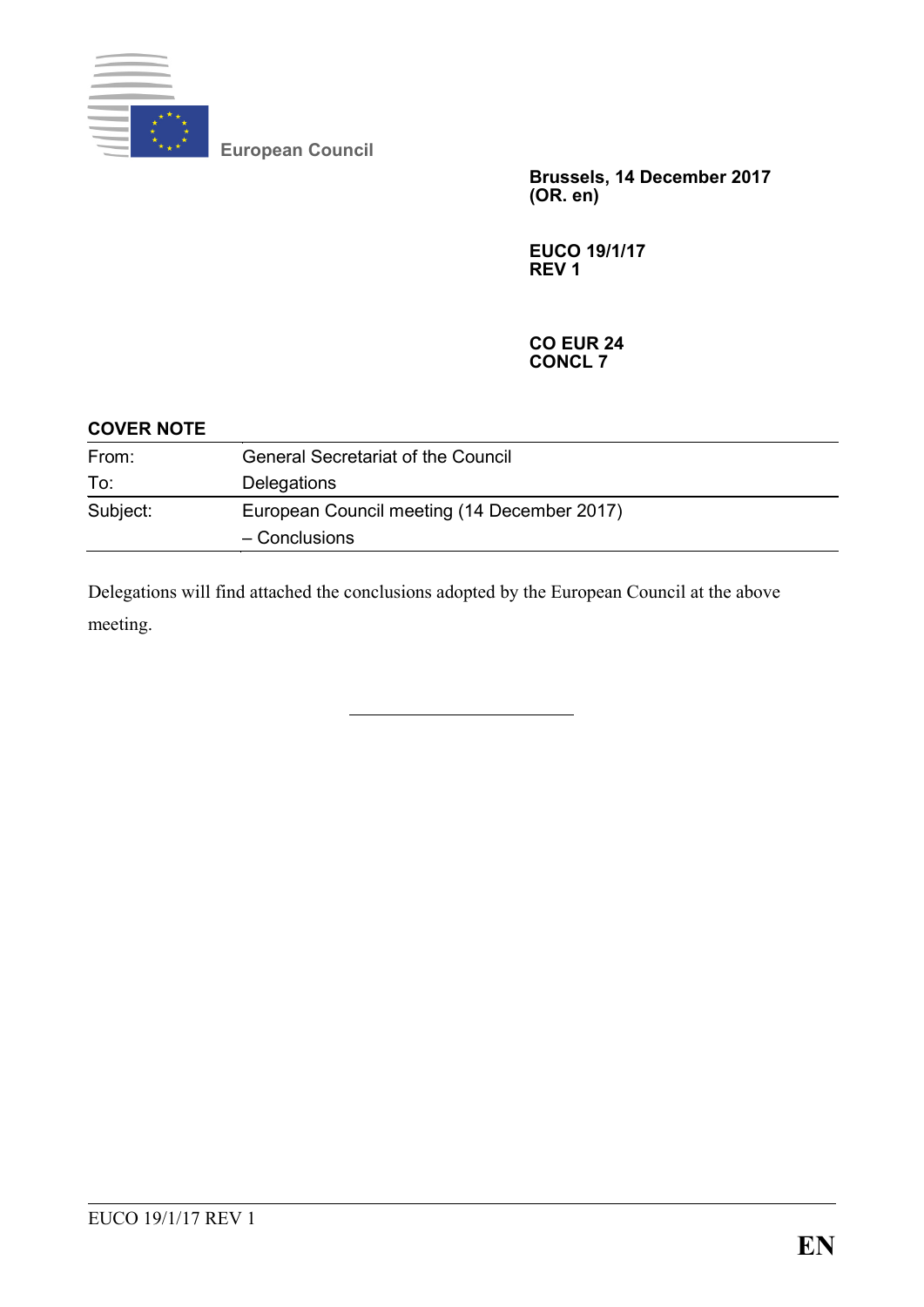# **I. SECURITY AND DEFENCE**

Further to its December 2016 and June 2017 conclusions, the European Council reviewed progress achieved in the field of security and defence, and:

- welcomes the establishment of ambitious and inclusive permanent structured cooperation (PESCO) and stresses the importance of quickly implementing the first projects; calls on participating Member States to deliver on their national implementation plans;
- calls for further work on the European Defence Fund, and in particular the swift adoption in 2018 of the European Defence Industrial Development Programme, in time to finance the first capability projects in 2019;
- expects the Council to complete the comprehensive revision of the Athena mechanism for financing common costs of EU military missions and operations;
- requests that the Council adopt, in spring 2018, a recommendation on a new dedicated instrument covering all requirements for Capacity Building in support of Security and Development after 2020;
- asks for work to proceed on implementing the full set of proposals on EU-NATO cooperation, including the additional ones agreed in December;
- invites the High Representative, the Commission and the Member States to bring work forward on military mobility, both in PESCO and in the context of EU-NATO cooperation;
- invites the High Representative to report in June 2018 on the work undertaken to strengthen civilian CSDP and to produce, in consultation with the Member States and the Commission, a Civilian CSDP Compact in 2018.

The European Council will return to these matters in June 2018.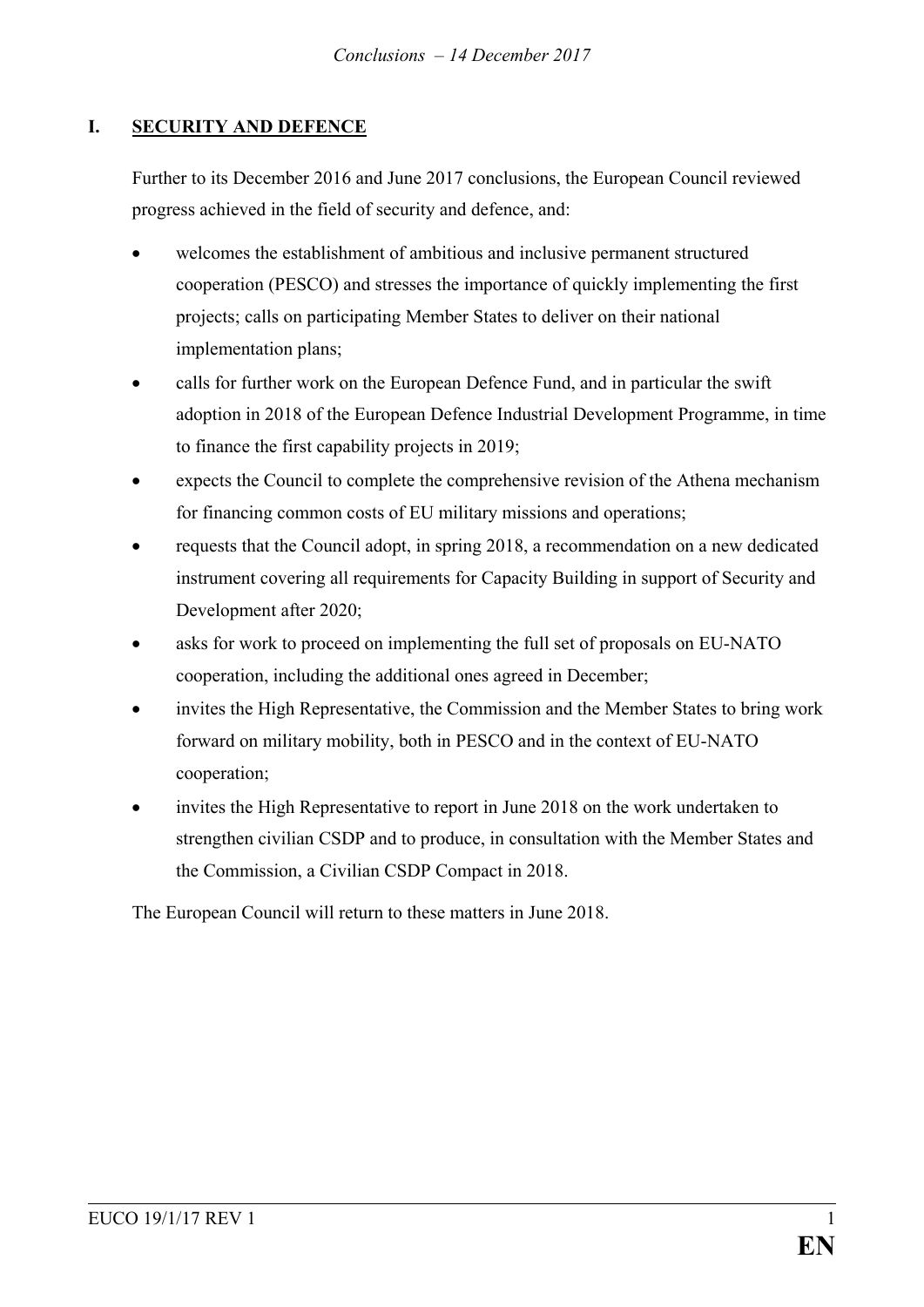# **II. SOCIAL DIMENSION, EDUCATION AND CULTURE**

*Leaders highlighted the importance of the social, educational and cultural dimension of our policies in bringing Europeans together and building our common future. Under the Treaties, Member States remain primarily responsible for these areas, but much can be achieved by working together, while fully respecting the principles of subsidiarity and proportionality.*

### **SOCIAL DIMENSION**

The Social Summit in Gothenburg recalled the need to put people first, to further develop the social dimension of the Union based on a shared commitment and established competences, and to promote convergence through efforts at all levels, including by social partners. As a first step the following should be taken forward:

- implementing the European Pillar of Social Rights at Union and Member State level, with due regard to their respective competences; the Commission is invited to propose appropriate monitoring;
- facilitating a well-functioning social dialogue at all levels, including the 'new start for social dialogue' at EU level;
- progressing swiftly on pending social files at EU level, and being ready to examine future initiatives announced by the Commission in its Work Programme for 2018;
- following up on the priorities of the EU Action Plan to tackle the gender pay gap;
- delivering further on the new European Skills Agenda, with a particular focus in 2018 on implementing the Council Recommendation on Upskilling Pathways, intended for people with the greatest skills needs.

The European Council will come back to all these matters in March 2018 to ensure appropriate follow-up.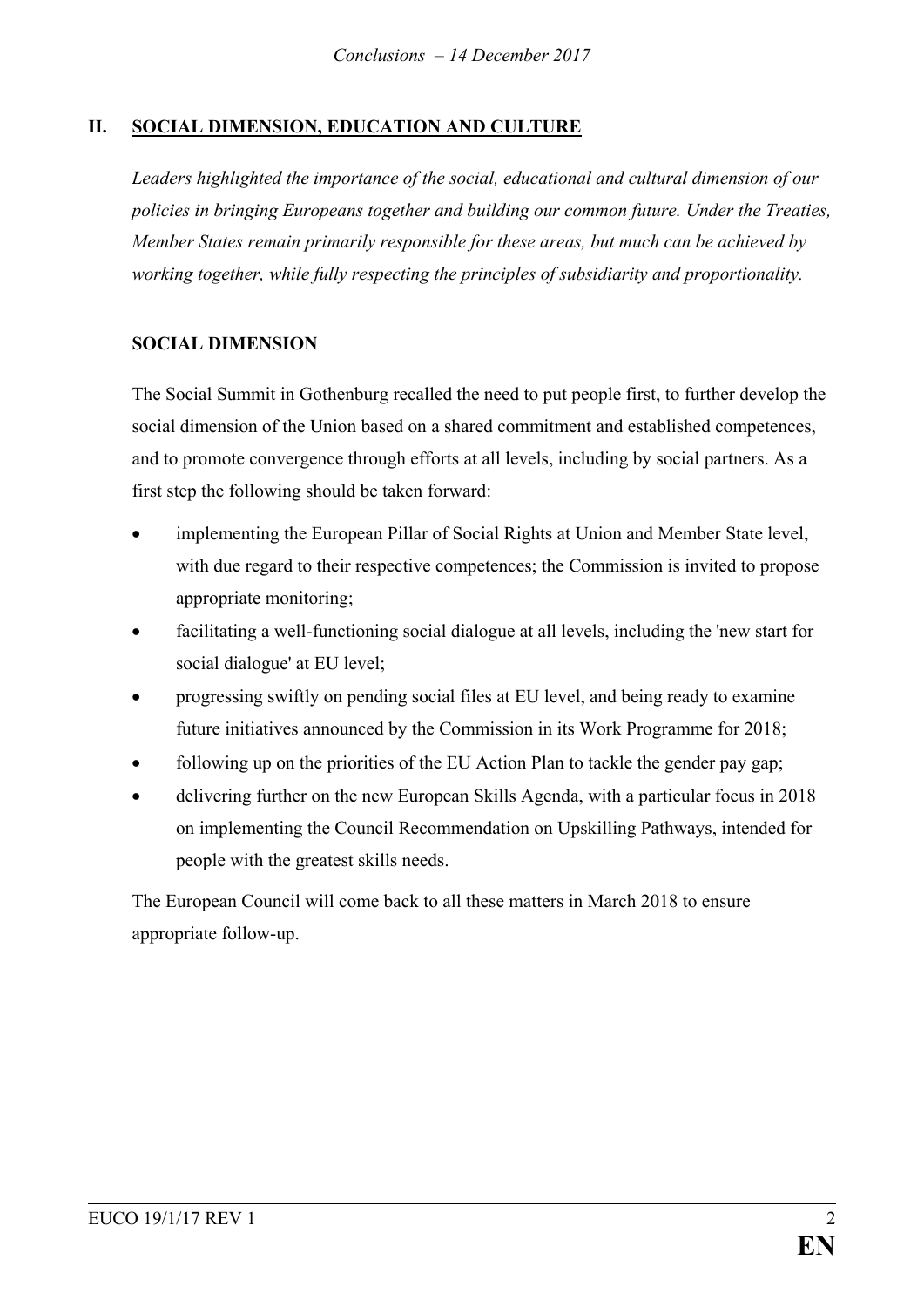### **EDUCATION AND CULTURE**

Education and culture are key to building inclusive and cohesive societies, and to sustaining our competitiveness. In Gothenburg we expressed a willingness to do more in these areas, in which the EU plays an important supplementing and supporting role. As a result, the European Council calls on Member States, the Council and the Commission, in line with their respective competences, to take work forward with a view to:

- stepping up mobility and exchanges, including through a substantially strengthened, inclusive and extended Erasmus+ programme;
- strengthening strategic partnerships across the EU between higher education institutions and encouraging the emergence by 2024 of some twenty 'European Universities', consisting in bottom-up networks of universities across the EU which will enable students to obtain a degree by combining studies in several EU countries and contribute to the international competitiveness of European universities;
- enhancing the learning of languages, so that more young people will speak at least two European languages in addition to their mother tongue;
- promoting student mobility and participation in educational and cultural activities, including through a 'European Student Card';
- promoting cooperation of Member States on mutual recognition of higher education and school leaving diplomas at secondary education level in the appropriate framework;
- taking the opportunity of the European Year of Cultural Heritage to increase awareness of the social and economic importance of culture and cultural heritage.

The Commission is invited to present, where relevant, proposals for Council recommendations in spring 2018 with a view to adoption by the Council as soon as possible.